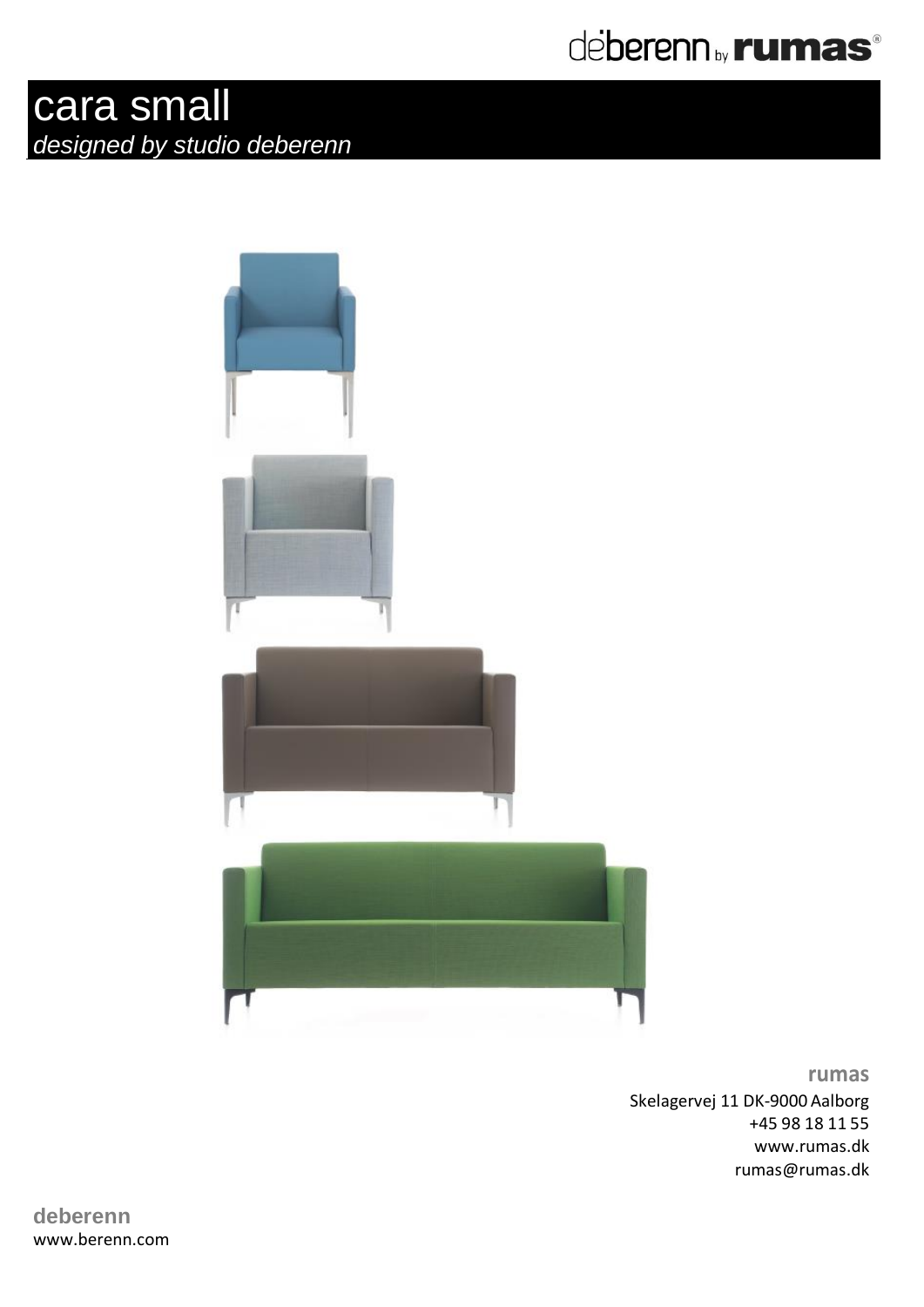

## cara small *designed by studio deberenn*

We design as per needs of the customers. The existence of Cara brought us into the design of Cara Small with less but never less in comfort. STAD Architecture acts always as a part of production and designs all the details on the production grounds and the Cara family is our way to bring a simple idea into a wider solution.

Cara Small, as a cost and effective revision of Cara, provides a lightness of design for space saving projects. Today's offices and spaces are designed with a minimum amount of square meters for a maximum amount of comfort. Our choice of product is obvious; Cara Small can solve this problem by minimizing the mother product Cara.

- Cara Small carcass and arms are made using 18 mm poplar plywood, 22.5 mm beech massive wood and 3 mm wood-fiber panel wood.
- CNC Router cuts poplar plywood into specific dimensioned shapes. Specific shapes are separated from the wood while straight plywood and beech wood are cut into pieces. The shaped and straight plywood and straight beech wood are then glued, stapled and finally drilled together to provide a strong durable shell.
- Formation of the arms is made using poplar plywood and beech wood while the inner and outer arm sides and carcass back are both covered with 3 mm wood-fiber panel wood, creating a smooth covering.
- Elastic belts and lining fabric are aligned onto the backrest and seat to prevent foam from cutting into the wood. The seating is then aligned with 36 density 10 cm soft foam with a backrest aligned with 32 density 5 cm soft foam. The outside edges are all covered with 1 cm grey foam while top edges are covered with 2 cm HLB foam.
- Carcass center and arm rests are wrapped with synthetic fiber and properly upholstered with requested fabric.
- In creation of upholstery, CNC Fabric Cutter cuts a measured amount of fabric into specific dimensions. Fabric connections are then sewn; single stitched and double stitched via needle machines. Finally fabric is upholstered to the wooden carcass.
- Once upholstery is completed, carcass and side arms are firmly and carefully drilled and attached together. A worker reviews and adjusts the alignment of the carcass and side arms for a complete strong design. Bottom of the chair is wrapped with lining fabric to give sofa a final clean look.
- As being a member of the Cara family, same Cara legs are used in order to maintain continuity of the design. 3mm sheet metal is laser cut and chromed. Chrome feet are then screwed to the bottom of the chair, completing a comfortable sofa.
- Deberenn keeps the right to make changes on above technical specifications, without any prior information.